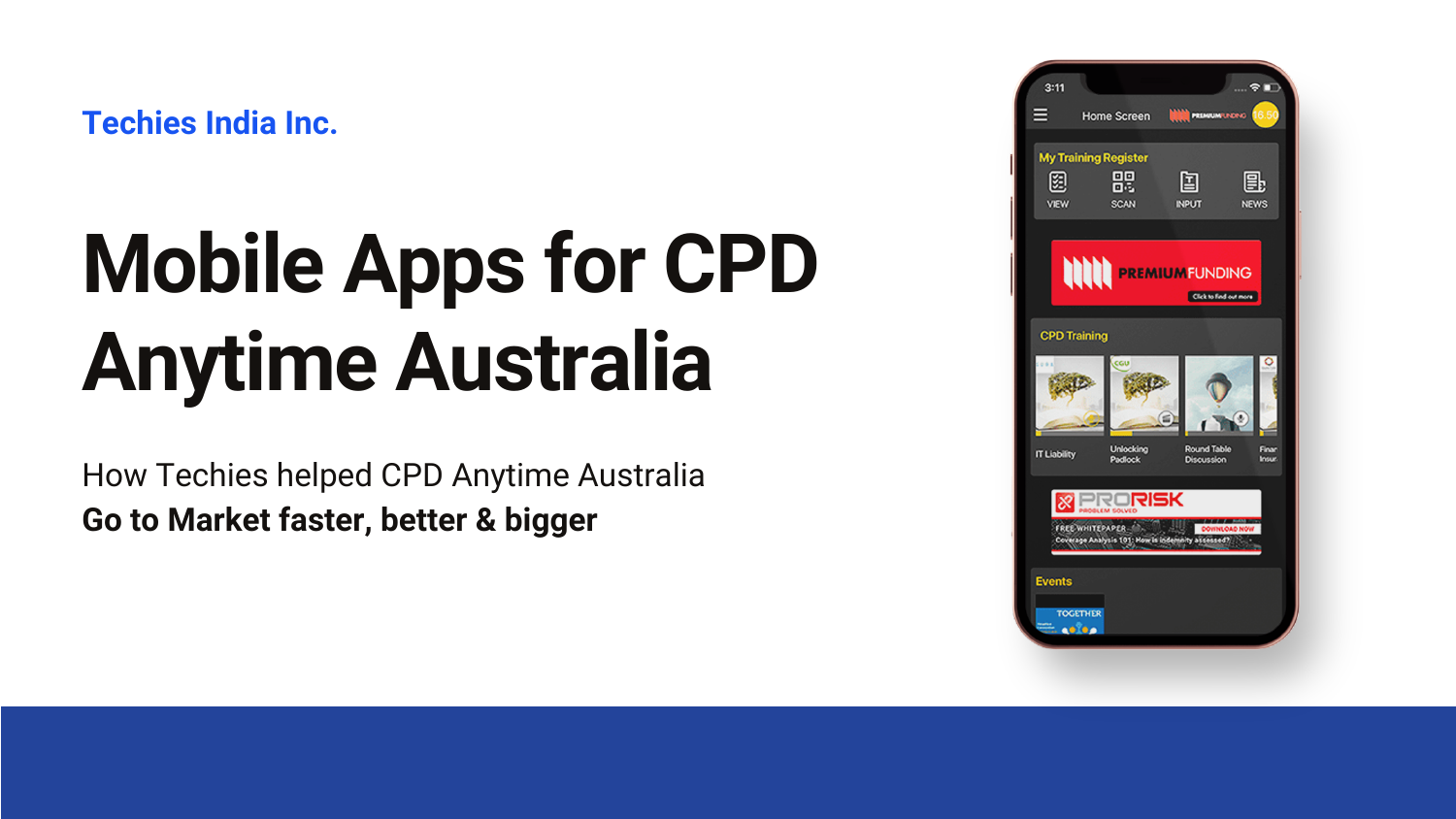# **Client Testimonial**

 $66$ We were looking for a software company that delivers since being handed an awful app costing us a fortune, we tried local Big guns & freelancers both. We wanted a digital partner who not only helps us with intutive, improved & seamless user interface but also add required functionalities to cross sell to Enterprise clients. Within 3 months of meeting Ami & team they started delivering the MVP, CPD Anytime existing apps were corrected & simultaneously working on Native Apps. Our team is super impressed with the fantastic job they did. Techies is our team. 99



### **Ryan Passagne**

Co-Founder, Continuous Professional Development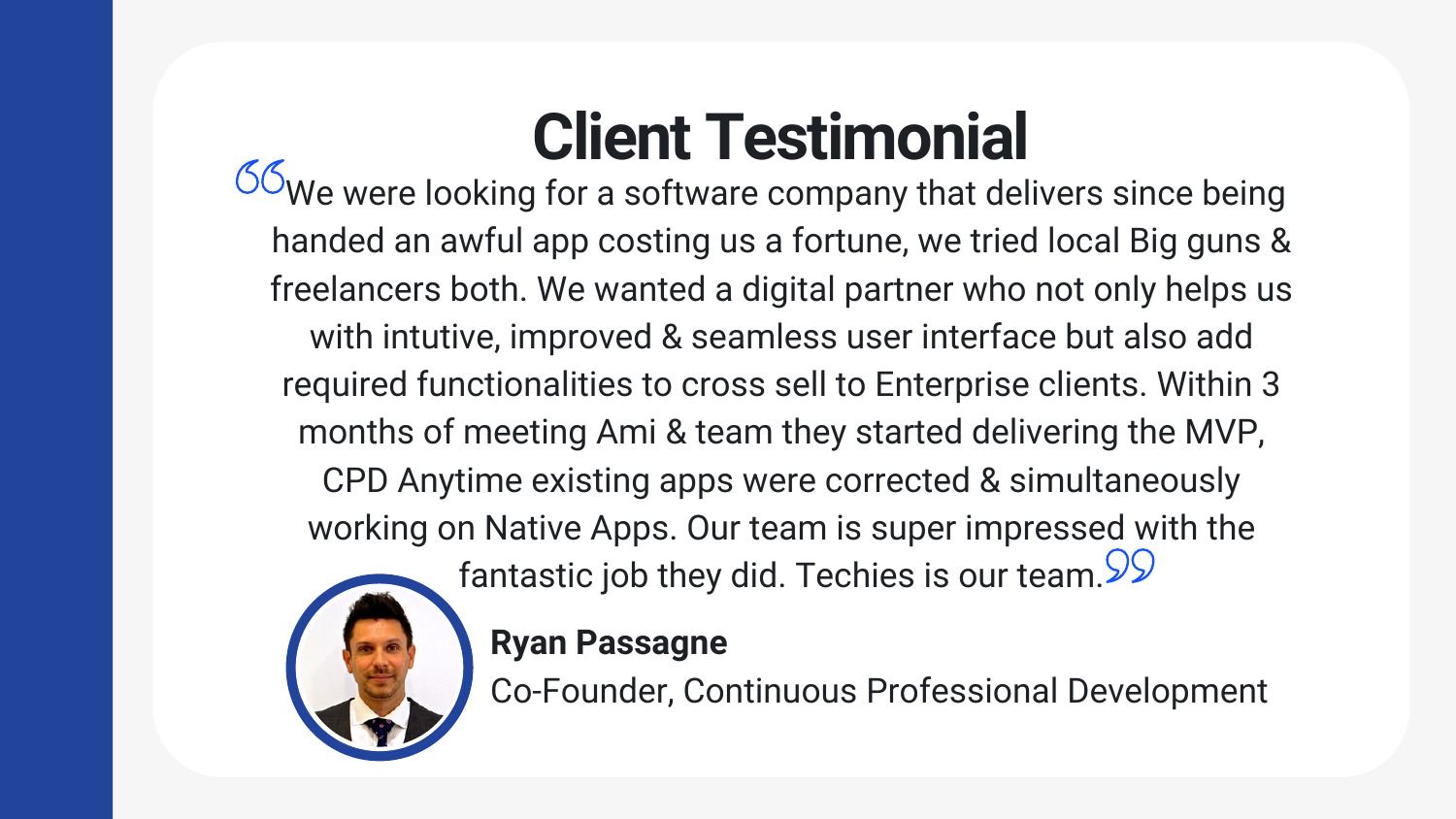## **Results**

# **Weeks to get existing apps**



### **Major Enterprises Onboarded**

### **Revenue Growth**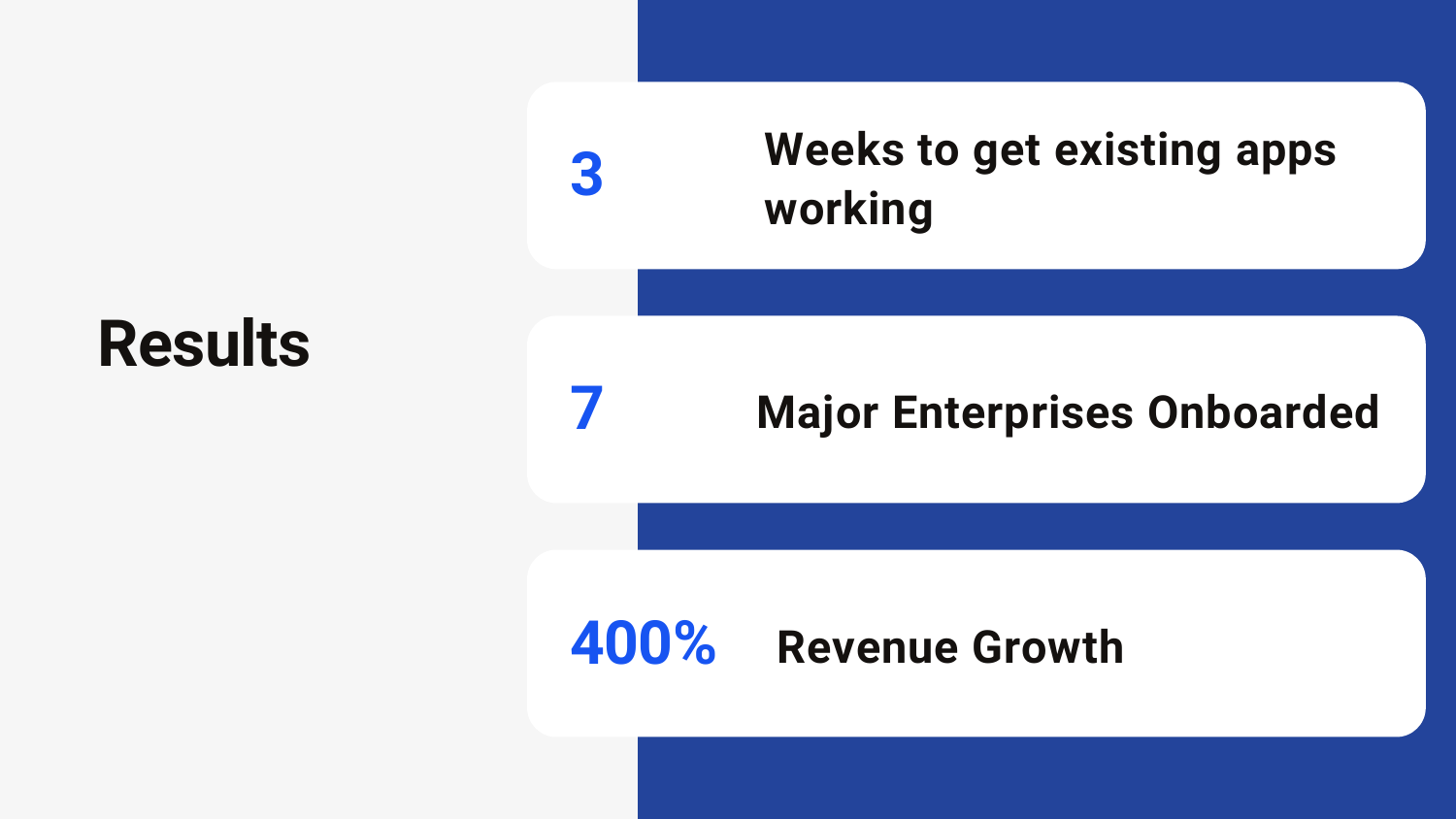CPD Anytime Australia had an idea to save professionals' time by providing ongoing education to insurance brokers on the go, in & out of workspaces. Challenge was to bring the affiliated content together which helps retain & renew licenses. Claiming of CPD points has been tedious & scattered task because of which a number of professionals get stressed during the last weeks of renewals. CPD Anytime wanted to solve the problem with take them along apps.

### **Background**

CPD Anytime Australia had previously worked with a local software development company but even after 18 months & quarter million dollars in development costs, all they had was broken apps. They were handed over apps with poor user interface and complexity to the users. Very unhappy with their experience, CPD Anytime wanted to give it a final try. Offshore partnership was a big challenge for the board.

### **Challenge**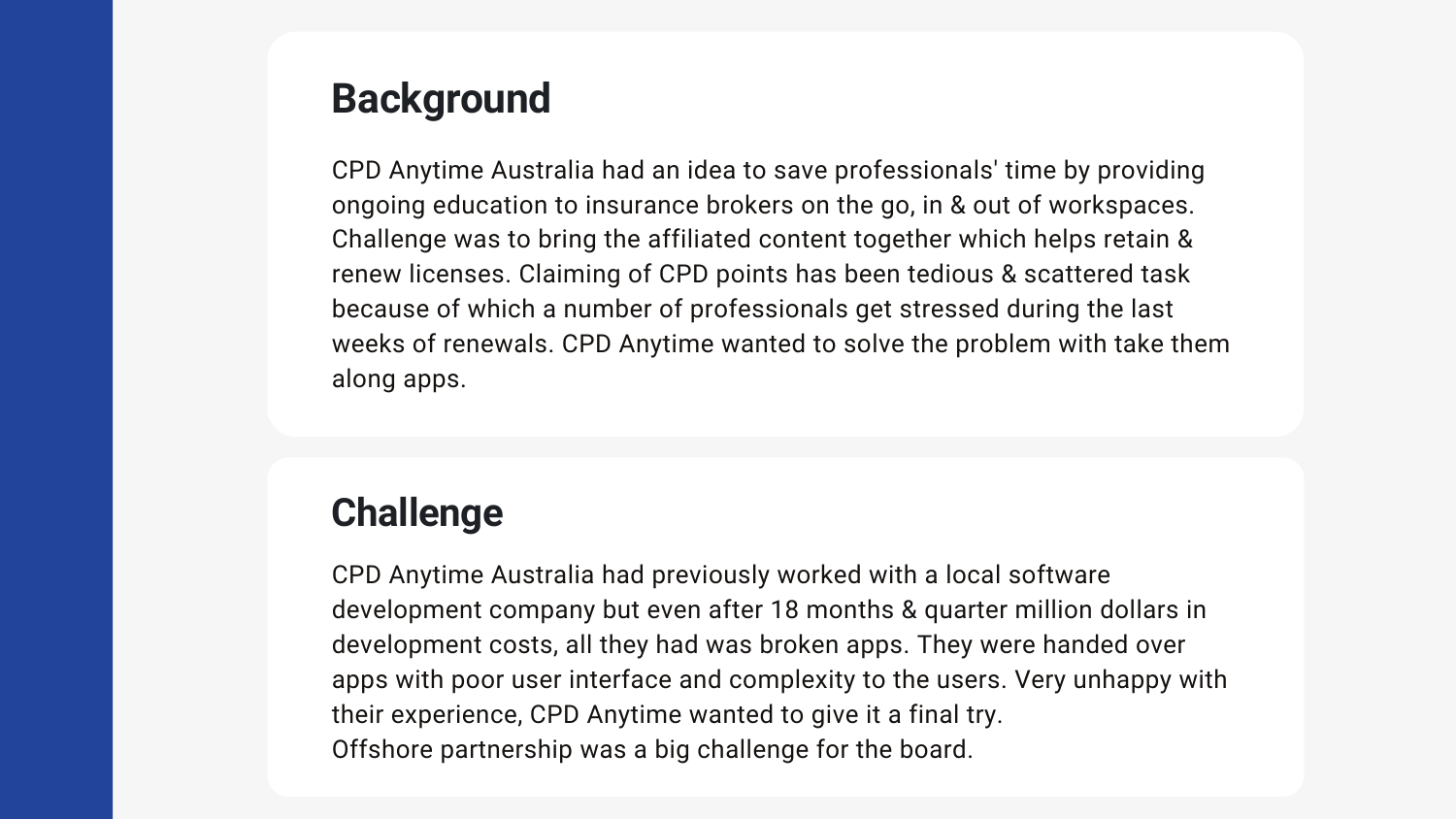# **Our Major Goals**

### **Launch the Native Apps As Quickly As Possible**

### **Use whats in & get the existing users value.**

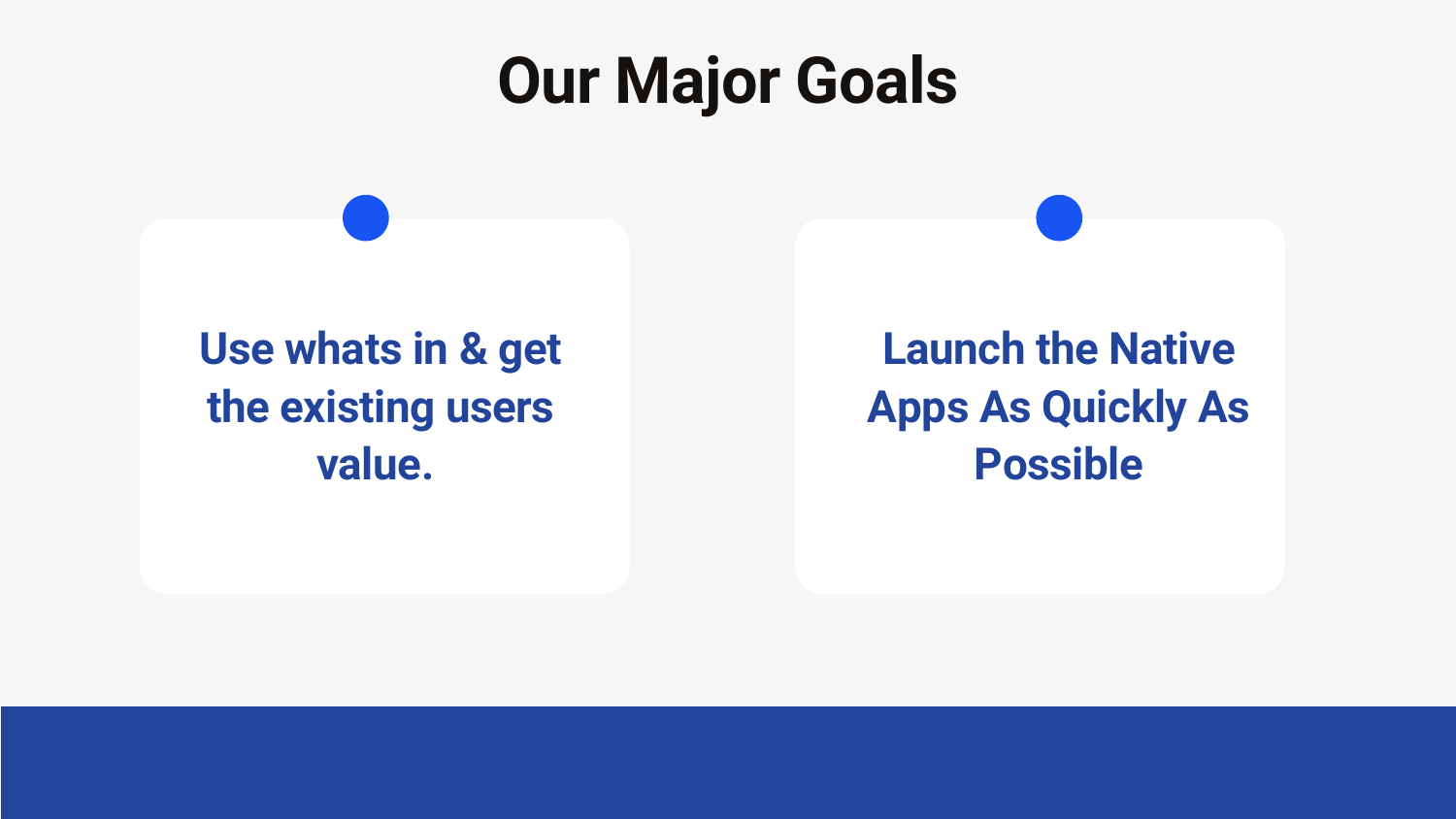Enhance User experience by adding features like notes, offline access, and news sections



**Enhance** Enterprise reporting for better assessments & tracking of training points

# **Our Key Strategies**

1 Shift platform to Native. Backend Drupal to high performing & secure framework for scalability

Create QR code functionality to track and award training points for users attending training events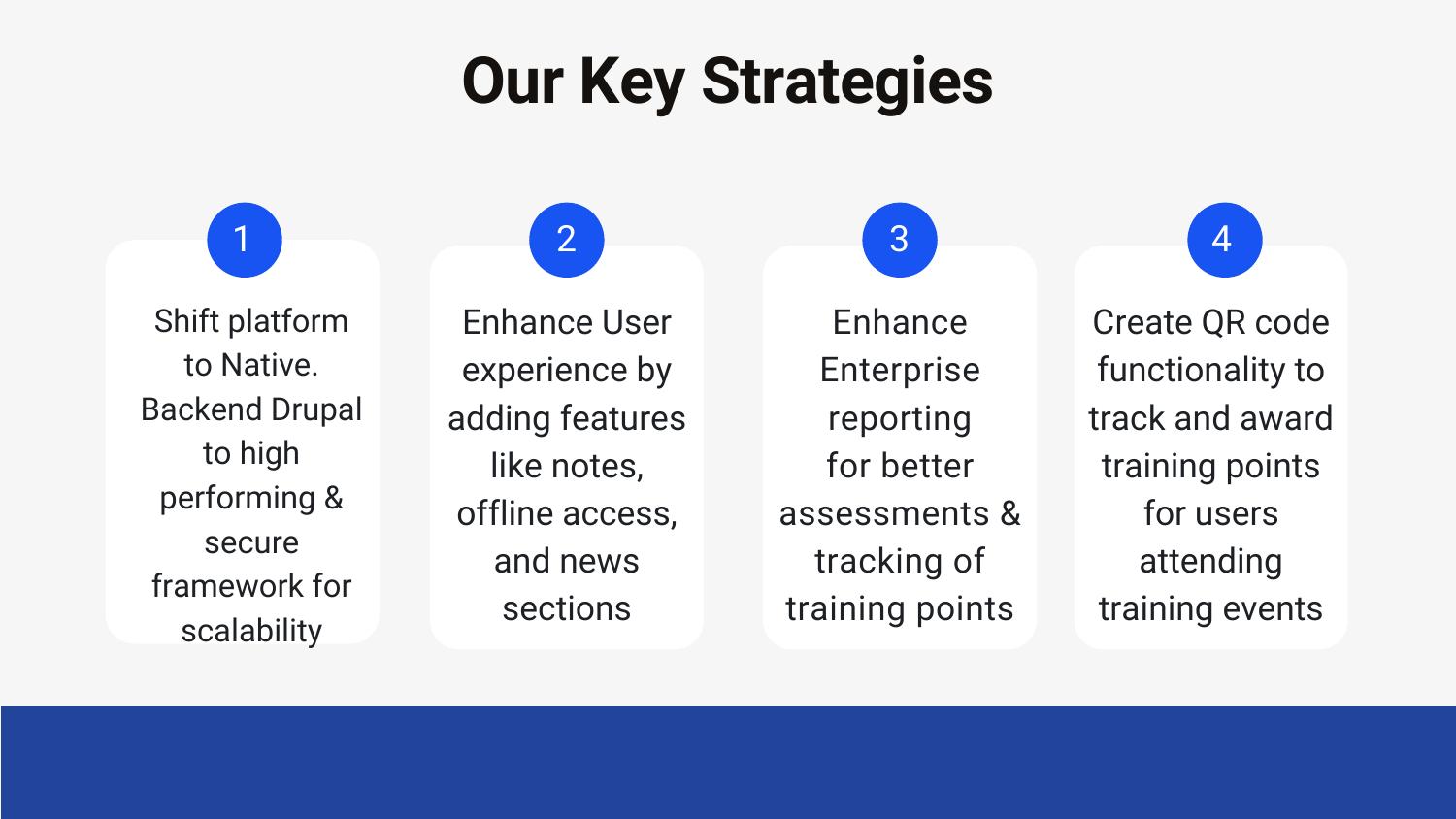# **Meet the Team**



### $\mathbf{z}$ Lead iOS Developer **Komal Gupta**





Sr. iOS Developer



### **Mohit Sharma**

### **Taranigat Si** Lead Android Developer **Taranjeet Singh**

### 2 3 Lead Quality Analyst **Aman Kaur**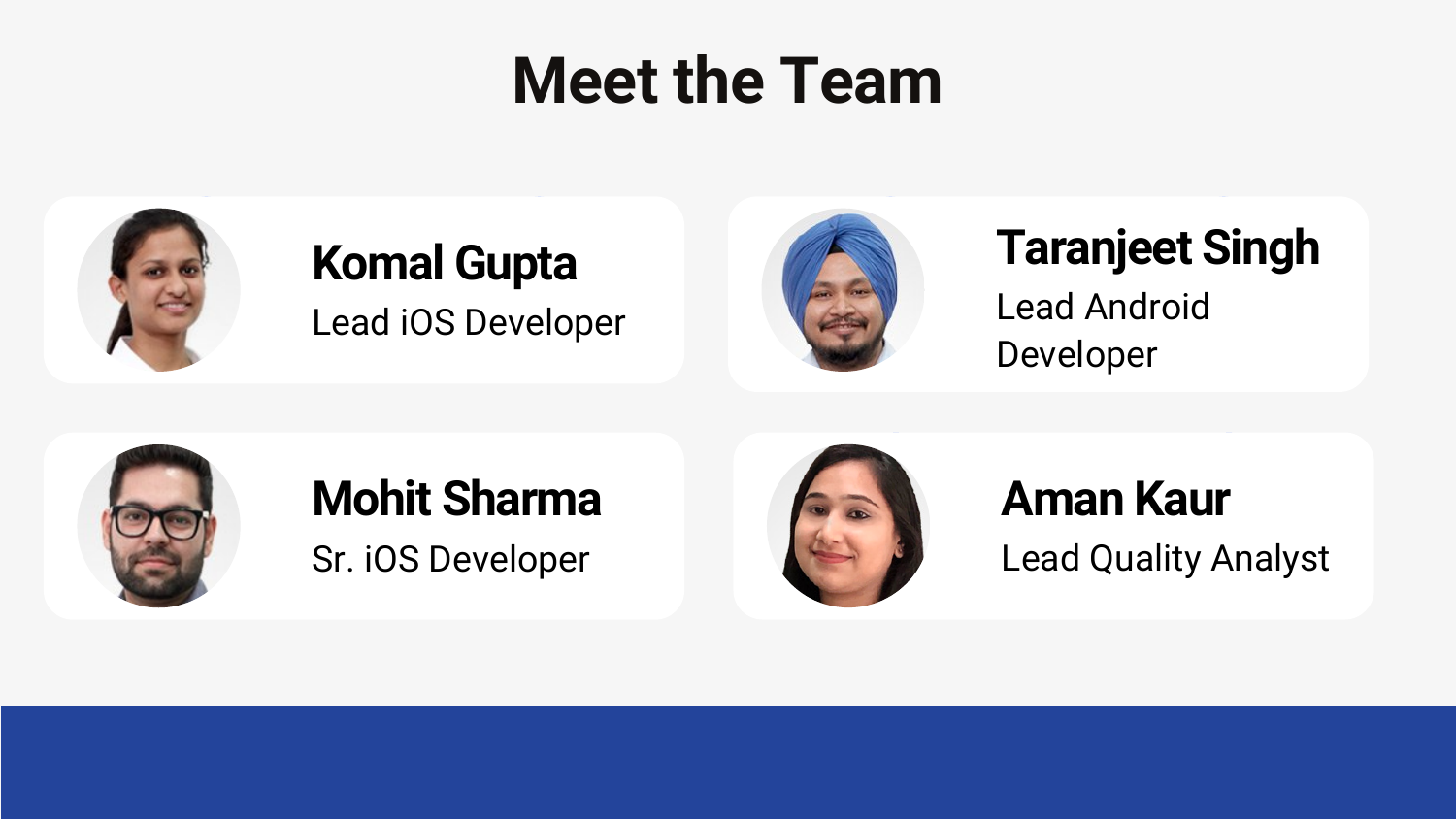# **About Techies**

Techies elevates your digital presence and productivity for more profit. We provide: High quality. Quick action. Consistent follow-through. We value: Transparency. Honesty. Trust.

### You deserve *more* from your digital team.

### We don't stop at development. *We are growth catalysts.*

Good enough isn't good enough. Excellence is our standard.

- We help you define your vision, exceed your goals, and capitalize on your momentum.
	- From custom eCommerce development to exponential ROAS,
		- we deliver results that excite.
			- Every time.